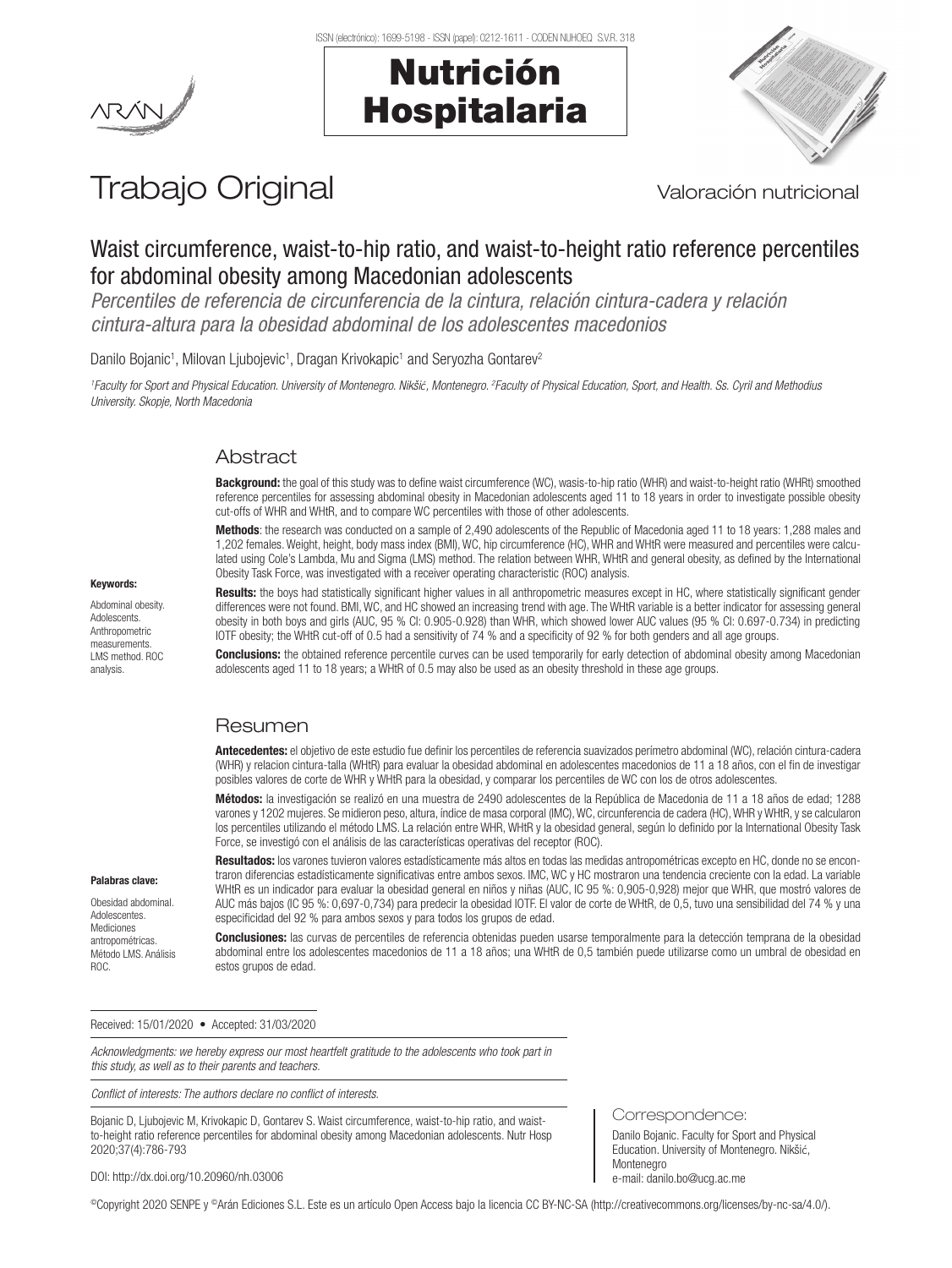#### INTRODUCTION

Obesity in children and adolescents is reaching an epidemic level worldwide (1). It is considered the most widespread disease in children in many countries, especially in developed countries (2). Macedonia is no exception to this trend, and the current prevalence figures are similar to those obtained in most countries of western and northern Europe (3). The body mass index  $(BMI = kg/$ m<sup>2</sup>) is a widely used measure for overweight and obesity assessment in children, although BMI does not provide information on fat distribution. A central fat distribution is associated with an increased risk of cardiovascular and metabolic diseases in adults and children (4,5), and a large waist circumference (WC) in adults is associated with increased mortality regardless of BMI (6). Some authors (7) have found that the health risk in adults with overweight and obesity, as defined by BMI, was comparable with that of a normal-weight person given the same waist circumference. In children and adolescents, WC correlates with truncal adiposity as measured by dual-energy X-ray absorptiometry (8), as well as by MRI (9) and CT imaging (10).

Different approaches to define the cut-off values for WC are used in the literature, including the cut-off values based on the International Obesity Task Force (IOTF) definitions of overweight and obesity (11), extrapolations from adult cut-offs (12), and specific percentiles (13). The waist-to-height ratio (WHtR) has also been proposed as a useful clinical parameter for the assessment of overweight in children (14). It is assumed that a WHtR over 0.5 correlates with increased metabolic risk in children and adolescents (15). A certain number of studies so far suggest that this cut-off can also be used in pre-school children (16), although some authors disagree (17) and indicate the need for age-related reference charts. In addition, it is likely that ethnicity and environmental differences affect body proportions, which suggests the need to define national reference standards for control of variations among populations.

The goal of this research was to define WC, WHR and WHtR smoothed reference percentiles for the assessment of abdominal obesity among Macedonian adolescents aged 11 to 18 years, and to compare them with world curves generated for other adolescent populations, as well as to investigate possible WHR and WHtR cut-offs for detecting general obesity as defined by the IOTF.

#### METHODS

#### PARTICIPANTS

The sample included 2,490 adolescents from four (Polog, Skopje, Southeastern, and Southwestern) regions of North Macedonia, aged between 11 to 18 years. The sample was divided into two sub-samples by gender: 1,288 respondents were boys and 1,202 respondents were girls. The average age of the respondents was 14.4 ( $\pm$  2.27).

Participants from selected schools and classes were informed about the objective of the study, and their parents signed the informed consent form for participation in the research. All adolescents were healthy at the time of this study. To avoid errors in the selection of the sample volunteer students were not included.

The sample included all students whose parents had provided their consent to participate in the research, who were psychologically and physically healthy, and who regularly attended physical fitness and health education lectures.

The respondents were treated following the Helsinki Declaration of 1961 (Edinburgh revision, 2013). The measurements were carried out in March, April and May 2017 under standard school conditions at regular physical and health education classes. Measurements were carried out by experts in the field of kinesiology and medicine, who were previously trained to measure specific anthropometric parameters.

#### ANTHROPOMETRIC MEASUREMENTS

For evaluation ten anthropometric variables were selected and measured according to the International Biological Program (IBP): body weight (BW), height (Ht), waist circumference (WC), and hip circumference (HC), with adolescents being barefoot and in minimal clothing. The following standard anthropometric instruments were used: for measuring body height an Martin anthropometer with 1-mm reading accuracy was used; a decimal weight scale; and an inextensible anthropometric tape, also with 1 mm reading accuracy, for measuring circumferences. Anthropometric measurements were made during school hours, not interrupting the lessons. Subjects were standing, facing ahead, and body height was measured as the maximum distance from the floor to the highest point on the head. Shoes were off, both feet together, and arms hanging at the sides. The heels, buttocks, and upper back were in contact with the wall. Body height measurement can vary throughout the day, usually being higher in the morning, so to ensure reliability we measured height at the same time of day. Waist and hip circumferences were measured twice using inextensible anthropometric tape with the adolescents standing erect and relaxed, with arms at the sides and feet positioned close together. Waist circumference was measured midway between the lowest border of the rib cage and the upper border of the iliac crest, at the end of normal expiration (18). HC was measured at the widest part of the hip, at the level of the greater trochanter. BMI was calculated as a weight-to-height ratio squared (kg/m<sup>2</sup>), WHR was calculated as a waist-to-hip ratio, and WHtR as a waist circumference-to-height ratio.

#### STATISTICAL ANALYSIS

The arithmetic mean and standard deviation were calculated for the variables BW, Ht, BMI, WC, HC, WHR and WHtR. The normality of variable distribution was tested with the Kolmogorov-Smirnov test. The differences between mean values for anthropometric measurements for each age group and gender were tested using an independent t-test.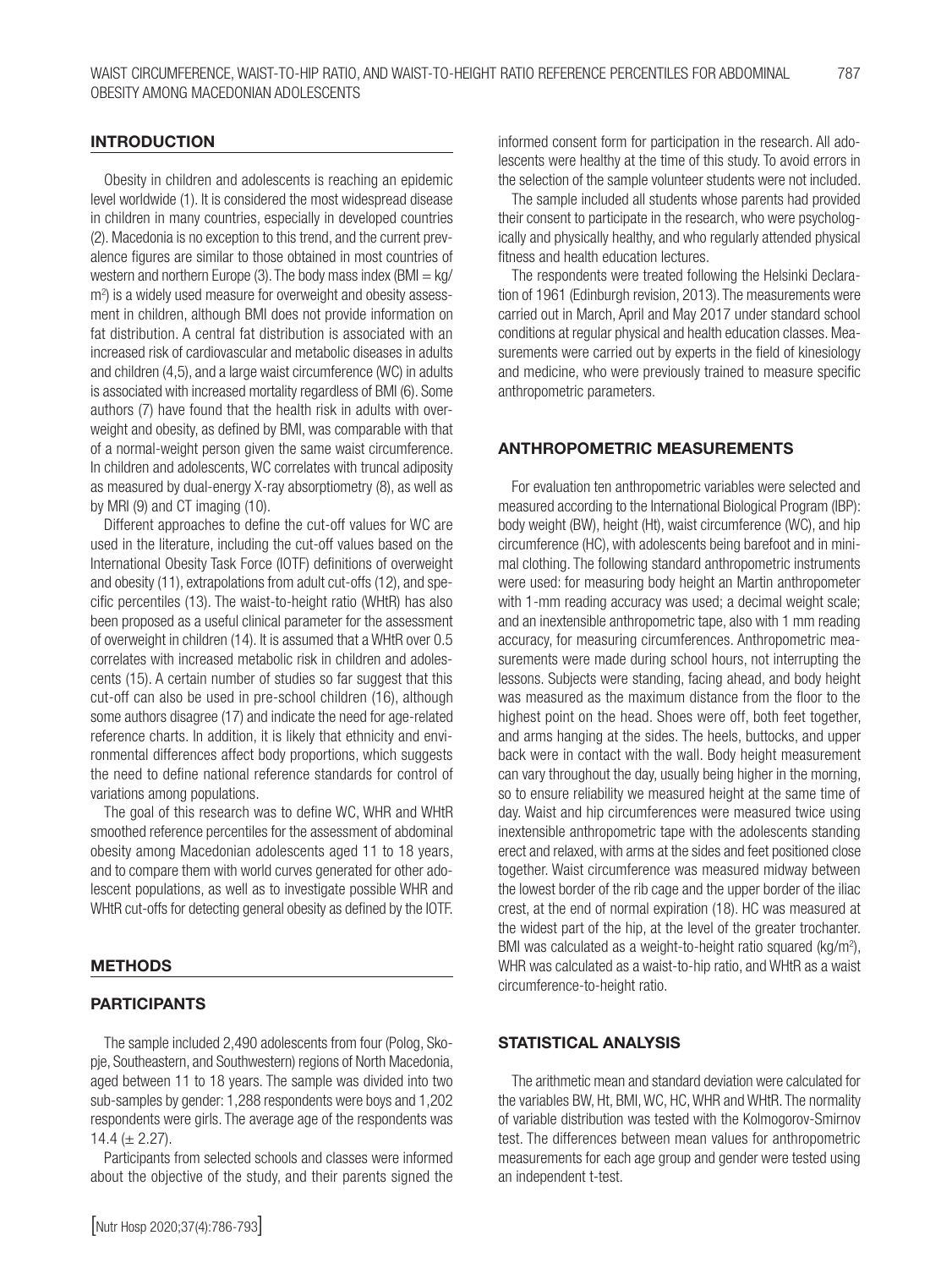The relationship between BW, Ht, WC, HC, WHR, WHtR and overweight⁄obesity, as defined by the IOTF, was investigated with a ROC analysis. The discriminating power of BW, Ht, WC, HC, WHR, and WHtR was expressed as an area under the curve (AUC). Smoothed age- and gender-specific tables and graph percentiles were constructed for BMI, WC, WHR and WHtR using the LMS method. It estimates measurement centiles in terms of three age-sex-specific cubic spline curves: the L curve (Box-Cox power to remove skewness), M curve (median), and S curve (coefficient of variation). For the construction of the percentile curves, data were imported into the LMS Chart Maker software (v. 2.3; by Tim Cole and Huiqi Pan), and the L, M and S curves were estimated. Except for the LMS method calculations, we used the SPSS v. 22.0 software for Windows (SPSS, Chicago, Illinois, USA).

#### RESULTS

The research was conducted on a sample of 2,490 adolescents aged 11 to 18 years. The average age of the sample  $(\pm$  SD) was 14.4 ( $\pm$  2.27) years. The male to female ratio was 1.08, with 51.8 % boys and 48.2 % girls. The descriptive statistical parameters for the BW, Ht, BMI, WC, HC, WHR and WHtR variables, in terms of gender and age, are presented in table I.

Table I shows the mean values of body weight (BW), height (Ht), body mass index (BMI), waist circumference (WC), hip circumference (HC), waist-to-hip ratio (WHR), and waist-to-height ratio (WHtR) according to age and sex. Weight (BW) was significantly higher in males than in females at ages 11, 13, 14, 15, 16, 17 and 18 years. Also, height (Ht) was significantly higher in males than in females at ages 13 to 18 years. Body mass index (BMI) was significantly higher in males than in females at ages 11, 15, 16 and 18 years. Waist circumference (WC) was significantly higher in males than in females at ages 11, 12, 13 14, 16, 17 and 18 years. Hip circumference (HC) was significantly higher in males than in females at ages 15 and 18 years; from the age of 13 years the hip circumference was significantly higher in females than in males. The waist-to-hip ratio (WHR) was significantly higher in males than in females at ages 11 to 18 years. The waist-to-height ratio (WHtR) was significantly higher in males than in females at ages 11, 12, 13 14, 15 16 and 18 years. BMI, WC, and HC showed an increasing trend with age. WHR and WHtR showed discontinuous values in terms of age in both boys and girls. The following table displays the smoothed gender and age-specific percentile values

Table I. Mean values (±sd) for body weight (BW), height (Ht), body mass index (BMI), waist circumference (WC), hip circumference (HC), waist-to-hip ratio (WHR) and waist-to-height ratio (WHtR) for Macedonian adolescents aged 11-18 years

| Age (y)      | <b>Number</b> | BW (kg)                      | Ht (cm)                 | BMI ( $\text{kg/m}^2$ ) | WC (cm)                 | HC (cm)                | <b>WHR</b>              | <b>WHtR</b>                |  |
|--------------|---------------|------------------------------|-------------------------|-------------------------|-------------------------|------------------------|-------------------------|----------------------------|--|
| <b>Boys</b>  |               |                              |                         |                         |                         |                        |                         |                            |  |
| 11           | 167           | $44.2 \pm 11.1^a$            | $151.2 \pm 7.0$         | $19.2 \pm 3.6^a$        | $69.2 \pm 9.7^{\circ}$  | $82.4 \pm 8.7$         | $0.84 \pm 0.05^{\circ}$ | $0.46 \pm 0.06^{\circ}$    |  |
| 12           | 160           | $51.8 \pm 14.4$              | $158.3 \pm 9.4$         | $20.4 \pm 4.2$          | $72.0 \pm 11.0^{\circ}$ | $87.5 \pm 10.7$        | $0.82 \pm 0.06^{\circ}$ | $0.45 \pm 0.06^{\circ}$    |  |
| 13           | 150           | $54.6 \pm 13.5^{\circ}$      | $164.3 \pm 9.8^{\circ}$ | $20.0 \pm 3.6$          | $71.3 \pm 9.5^{\circ}$  | $88.1 \pm 8.7$         | $0.81 \pm 0.06^{\circ}$ | $0.43 \pm 0.05^{\text{a}}$ |  |
| 14           | 169           | $62.0 \pm 14.4^{\circ}$      | $169.9 \pm 7.6^{\circ}$ | $21.3 \pm 4.1$          | $75.4 \pm 11.4^{\circ}$ | $92.4 \pm 9.7$         | $0.81\pm0.07^{\circ}$   | $0.44 \pm 0.06^{\text{a}}$ |  |
| 15           | 164           | $67.7 \pm 13.6^{\circ}$      | $173.7 \pm 6.8^{\circ}$ | $22.4 \pm 4.3^b$        | $78.1 \pm 11.3$         | $94.0 \pm 9.5^{\circ}$ | $0.83 \pm 0.06^{\circ}$ | $0.45 \pm 0.06^a$          |  |
| 16           | 161           | $69.1 \pm 11.8$ <sup>c</sup> | $175.3 \pm 5.6^{\circ}$ | $22.5 \pm 3.9^{\circ}$  | $77.6 \pm 9.1^{\circ}$  | $92.8 \pm 8.3$         | $0.84\pm0.06^{\circ}$   | $0.44 \pm 0.06^{\circ}$    |  |
| 17           | 170           | $71.8 \pm 13.5^{\circ}$      | $177.9 \pm 6.5^{\circ}$ | $22.6 \pm 3.9$          | $79.5 \pm 11.0^{\circ}$ | $94.9 \pm 8.0$         | $0.84\pm0.07^{\circ}$   | $0.45 \pm 0.06$            |  |
| 18           | 147           | $75.1 \pm 11.5^{\circ}$      | $179.1 \pm 6.7^{\circ}$ | $23.4 \pm 3.2^{\circ}$  | $80.0 \pm 8.5^{\circ}$  | $97.6 \pm 6.8^{\circ}$ | $0.81\pm0.09^{\circ}$   | $0.45 \pm 0.05^{\rm b}$    |  |
| Total        | 1288          | $61.9 \pm 16.5$              | $168.6 \pm 12.0$        | $19.2 \pm 3.6$          | $75.4 \pm 10.9$         | $91.1 \pm 10.0$        | $0.82 \pm 0.06$         | $0.45 \pm 0.06$            |  |
| <b>Girls</b> |               |                              |                         |                         |                         |                        |                         |                            |  |
| 11           | 158           | $42.6 \pm 10.7$              | $151.7 \pm 6.8$         | $18.3 \pm 3.5$          | $64.4 \pm 8.5$          | $83.5 \pm 9.3$         | $0.77 \pm 0.05$         | $0.42 \pm 0.05$            |  |
| 12           | 151           | $48.6 \pm 8.8$               | $157.4 \pm 7.0$         | $19.6 \pm 3.3$          | $67.3 \pm 7.2$          | $88.4 \pm 7.6$         | $0.76 \pm 0.05$         | $0.43 \pm 0.05$            |  |
| 13           | 156           | $51.7 \pm 9.2$               | $160.8 \pm 6.3$         | $19.9 \pm 3.0$          | $67.8 \pm 8.0$          | $90.7 \pm 7.7^{\circ}$ | $0.75 \pm 0.06$         | $0.42 \pm 0.05$            |  |
| 14           | 156           | $56.1 \pm 9.3$               | $163.3 \pm 6.2$         | $21.0 \pm 3.1$          | $69.9 \pm 7.7$          | $94.3 \pm 7.1$         | $0.74 \pm 0.05$         | $0.43 \pm 0.05$            |  |
| 15           | 148           | $56.1 \pm 9.1$               | $163.0 \pm 5.4$         | $21.1 \pm 3.3$          | $70.7 \pm 7.8$          | $93.4 \pm 7.5$         | $0.75 \pm 0.08$         | $0.43 \pm 0.05$            |  |
| 16           | 150           | $56.2 \pm 8.2$               | $163.3 \pm 6.0$         | $21.1 \pm 2.7$          | $70.1 \pm 7.6$          | $93.3 \pm 6.5$         | $0.75 \pm 0.06$         | $0.43 \pm 0.05$            |  |
| 17           | 141           | $58.7 \pm 9.3$               | $163.5 \pm 5.3$         | $21.9 \pm 3.2$          | $72.0 \pm 8.6$          | $94.5 \pm 7.2$         | $0.76 \pm 0.07$         | $0.44 \pm 0.05$            |  |
| 18           | 142           | $57.4 \pm 7.8$               | $164.8 \pm 5.7$         | $21.2 \pm 2.7$          | $69.4 \pm 6.0$          | $94.4 \pm 5.9$         | $0.74 \pm 0.04$         | $0.42 \pm 0.04$            |  |
| Total        | 1202          | $53.3 \pm 10.4$              | $160.9 \pm 7.4$         | $20.5 \pm 3.3$          | $68.9 \pm 8.0$          | $91.5 \pm 8.3$         | $0.75 \pm 0.06$         | $0.43 \pm 0.05$            |  |

*Significant gender differences: a p-value < 0.05; b p-value < 0.01; c p-value < 0.0001.*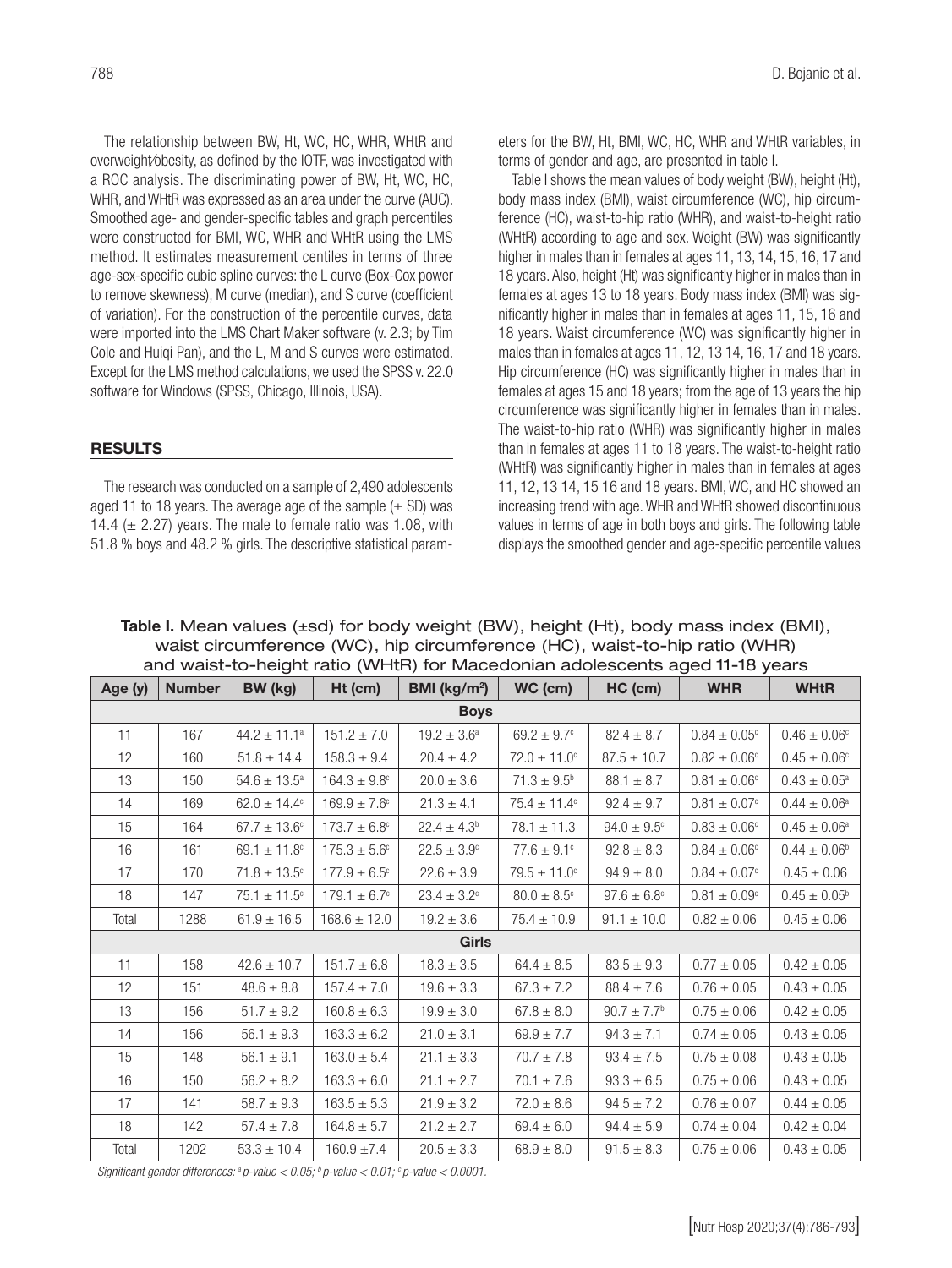

#### Figure 1.

Receiver operating characteristic (ROC) curve for the prediction of general obesity based on body weight (BW), height (Ht), waist circumference (WC), hip circumference (HC), waist-to-hip ratio (WHR), and waist-to-height ratio (WHtR) in both genders.

at the  $3<sup>rd</sup>$ ,  $10<sup>th</sup>$ ,  $25<sup>th</sup>$ ,  $50<sup>th</sup>$ ,  $75<sup>th</sup>$ ,  $90<sup>th</sup>$  and  $97<sup>th</sup>$  percentiles, which were developed and smoothed by the LMS method.

The ROC analysis shows that the WHtR variable has greater discriminatory power for predicting IOTF obesity when compared to the WC and WHR variables (Fig. 1 and Table II).

For obesity, the WHtR cut-off  $> 0.46$  had a sensitivity of 82.7 and a specificity of 87.3 for both genders (AUC,  $0.898 \pm 0.012$  for girls,  $0.929 \pm 0.009$  for boys) and all age groups together (AUC  $0.917 \pm 0.007$ ). The cut-off for WHR  $> 0.77$  in girls had a sensitivity of 54.1 and a specificity of 76,1 % (AUC,  $0.681 \pm 0.021$ ) whereas the WHR  $> 0.82$  cut-off in boys had a sensitivity of 71.0 and a specificity of 63.5 (AUC,  $0.732 \pm 0.016$ ). The cut-off for WC > 72.0 in girls had a sensitivity of 75.4 and a specificity of 83.3 (AUC,  $0.867 \pm 0.014$ ) whereas the WC  $> 77.5$  cut-off in boys had a sensitivity of 82.5 and a specificity of 82.8 (AUC,  $0.906 \pm 0.009$ ). The WHtR variable is a better predictor of general obesity than the BW, Ht, WC, HC, and WHR variables both in boys and girls.

#### **COMPARISONS**

To determine ethnic differences in abdominal obesity in adolescents, the reference curves obtained for the WC variable in this survey were compared to the curves obtained on the same variables from surveys that were carried out in other countries. Due to the different methodologies used in the publication of the national reference values for adolescents, attention is required when comparing the data on WC percentile values obtained from the various studies available. Therefore, the comparison was limited to the studies where the LMS method was used. To use contemporary data, only surveys conducted from year 2000 onwards were included. The results of the WC measurements of Macedonian adolescents were compared with those of countries in different geographic regions and with different ethnicities, such as Greece, Norway, Turkey, Poland, South India, Germany, and Kuwait (11,19-25). The percentile curves for these countries referred to data derived from transversal research. For adolescents aged 11 to 18 years, the average BMI is within the range from 20.4 to 24.2 for boys, and from 20.3 to 23.9 for girls (11,23,25). The respondents in this study had a mean BMI value of 21.45 for boys and 20.55 for girls (Table III).

The WC data are of particular interest at the  $50<sup>th</sup>$  percentile (WC50) because they reflect the majority as the midpoint, and at the  $90<sup>th</sup>$  percentile (WC90), as this reflects the pathological point of abdominal obesity. The comparison of WC50 (mean) and WC90 (abdominal obesity cut-off) for Macedonian adolescents with the percentiles of their counterparts, developed over the past 17 years in seven countries, is presented in table III.

Our findings suggest that higher values have been observed in Kuwaiti male adolescents, while Turkish, Indian, Polish, Norwegian, Australian and Chinese adolescents have lower values for the WC variable as compared to Macedonian adolescents in all age categories. Macedonian male adolescents had higher values for the WC variable when compared to Greek adolescents in all age categories, except at ages 12 and 13, where male Macedonian adolescents have lower values.

Table II. Area under the ROC curves (95 % CI) of anthropometric indices to predict general obesity

| <b>Variables</b> | (Boys)                     | (Girls)                  | (A  )                      |
|------------------|----------------------------|--------------------------|----------------------------|
| <b>BW</b>        | $0.835(0.809 - 0.861)^{*}$ | $0.852$ (0.822 - 0.881)* | $0.837$ (0.818 - 0.855)*   |
| Ht               | $0.541(0.507 - 0.575)$     | $0.441(0.398 - 0.483)$   | $0.546(0.519 - 0.573)$     |
| WC.              | $0.906$ (0.887 - 0.924)*   | $0.866$ (0.839 - 0.893)* | $0.887$ (0.871 - 0.902)*   |
| НC               | $0.878(0.858 - 0.899)^*$   | $0.836(0.806 - 0.866)^*$ | $0.856$ (0.838 - 0.874)*   |
| <b>WHR</b>       | $0.732$ (0.701 - 0.764)*   | $0.681$ (0.640 - 0.723)* | $0.717(0.692 - 0.742)^{*}$ |
| <b>WHtR</b>      | $0.929(0.912 - 0.946)^{*}$ | $0.898$ (0.875 - 0.921)* | $0.917(0.904 - 0.931)^{*}$ |

*Data are AUC (95 % confidence interval). \*p-value < 0.001. AUC: area under the receiver operating characteristic curve.*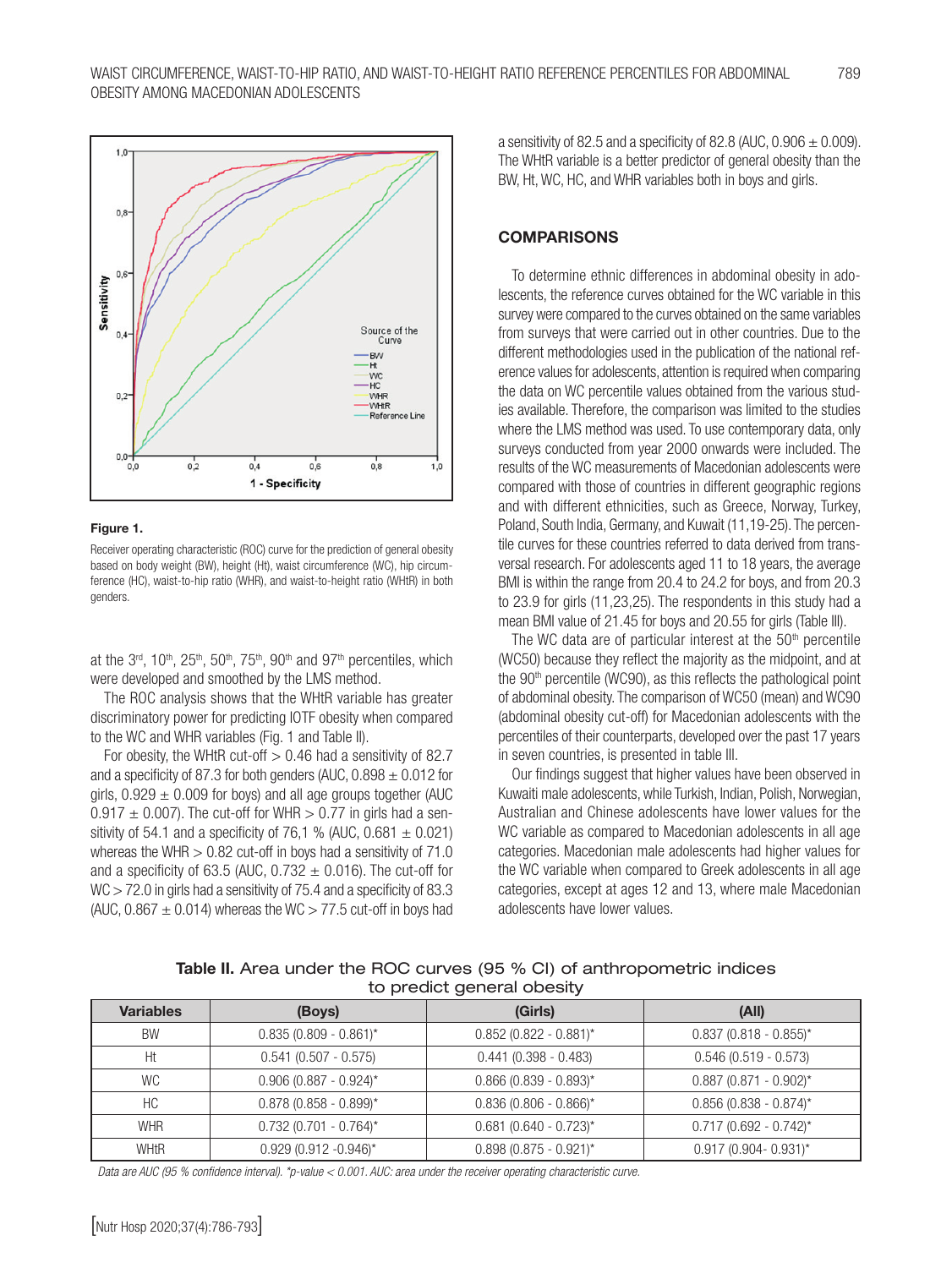|            |             | percentiles for iviacedonian adolescents aged TI-16 years<br><b>Percentiles</b> |                  |                  |                  |                  |                  |                  |  |
|------------|-------------|---------------------------------------------------------------------------------|------------------|------------------|------------------|------------------|------------------|------------------|--|
|            | Age (years) | 3 <sup>rd</sup>                                                                 | 10 <sup>th</sup> | 25 <sup>th</sup> | 50 <sup>th</sup> | 75 <sup>th</sup> | 90 <sup>th</sup> | 97 <sup>th</sup> |  |
|            |             |                                                                                 |                  | <b>Boys</b>      |                  |                  |                  |                  |  |
|            | 11          | 13.68                                                                           | 14.98            | 16.53            | 18.61            | 21.17            | 24.04            | 27.58            |  |
|            | 12          | 14.49                                                                           | 15.75            | 17.26            | 19.32            | 21.93            | 24.97            | 28.92            |  |
|            | 13          | 14.99                                                                           | 16.20            | 17.67            | 19.70            | 22.32            | 25.43            | 29.63            |  |
|            | 14          | 15.86                                                                           | 17.04            | 18.48            | 20.48            | 23.11            | 26.31            | 30.79            |  |
| <b>BMI</b> | 15          | 16.93                                                                           | 18.10            | 19.52            | 21.49            | 24.07            | 27.21            | 31.62            |  |
|            | 16          | 17.27                                                                           | 18.44            | 19.85            | 21.79            | 24.29            | 27.31            | 31.44            |  |
|            | 17          | 17.54                                                                           | 18.71            | 20.11            | 22.02            | 24.47            | 27.35            | 31.20            |  |
|            | 18          | 18.41                                                                           | 19.60            | 21.01            | 22.87            | 25.15            | 27.70            | 30.88            |  |
|            | 11          | 55.12                                                                           | 58.41            | 62.28            | 67.40            | 73.70            | 80.78            | 89.68            |  |
|            | 12          | 56.70                                                                           | 59.93            | 63.74            | 68.81            | 75.10            | 82.26            | 91.40            |  |
|            | 13          | 58.20                                                                           | 61.36            | 65.10            | 70.10            | 76.35            | 83.53            | 92.83            |  |
|            | 14          | 60.79                                                                           | 63.92            | 67.64            | 72.64            | 78.90            | 86.15            | 95.66            |  |
| WC         | 15          | 63.23                                                                           | 66.39            | 70.13            | 75.09            | 81.26            | 88.31            | 97.39            |  |
|            | 16          | 64.29                                                                           | 67.47            | 71.21            | 76.13            | 82.16            | 88.92            | 97.42            |  |
|            | 17          | 65.06                                                                           | 68.27            | 72.00            | 76.88            | 82.79            | 89.31            | 97.34            |  |
|            | 18          | 66.68                                                                           | 69.94            | 73.68            | 78.48            | 84.15            | 90.23            | 97.46            |  |
|            | 11          | 0.74                                                                            | 0.77             | 0.80             | 0.83             | 0.87             | 0.91             | 0.95             |  |
|            | 12          | 0.72                                                                            | 0.75             | 0.78             | 0.81             | 0.85             | 0.89             | 0.94             |  |
|            | 13          | 0.72                                                                            | 0.74             | 0.77             | 0.81             | 0.85             | 0.89             | 0.94             |  |
| <b>WHR</b> | 14          | 0.72                                                                            | 0.74             | 0.77             | 0.81             | 0.85             | 0.89             | 0.94             |  |
|            | 15          | 0.73                                                                            | 0.75             | 0.79             | 0.82             | 0.87             | 0.91             | 0.96             |  |
|            | 16          | 0.73                                                                            | 0.76             | 0.79             | 0.83             | 0.87             | 0.92             | 0.96             |  |
|            | 17          | 0.72                                                                            | 0.76             | 0.79             | 0.83             | 0.87             | 0.92             | 0.96             |  |
|            | 18          | 0.71                                                                            | 0.74             | 0.78             | 0.82             | 0.86             | 0.90             | 0.94             |  |
|            | 11          | 0.74                                                                            | 0.77             | 0.80             | 0.83             | 0.87             | 0.91             | 0.95             |  |
|            | 12          | 0.37                                                                            | 0.39             | 0.42             | 0.45             | 0.49             | 0.53             | 0.58             |  |
|            | 13          | 0.37                                                                            | 0.39             | 0.41             | 0.44             | 0.48             | 0.53             | 0.59             |  |
| WHtR       | 14          | 0.36                                                                            | 0.38             | 0.40             | 0.43             | 0.47             | 0.51             | 0.58             |  |
|            | 15          | 0.37                                                                            | 0.38             | 0.40             | 0.43             | 0.47             | 0.51             | 0.58             |  |
|            | 16          | 0.37                                                                            | 0.39             | 0.41             | 0.43             | 0.47             | 0.52             | 0.58             |  |
|            | 17          | 0.37                                                                            | 0.39             | 0.41             | 0.43             | 0.47             | 0.52             | 0.58             |  |
|            | 18          | 0.37                                                                            | 0.39             | 0.41             | 0.43             | 0.47             | 0.51             | 0.58             |  |
|            |             |                                                                                 |                  | Girls            |                  |                  |                  |                  |  |
|            | 11          | 13.53                                                                           | 14.68            | 16.06            | 17.92            | 20.23            | 22.87            | 26.21            |  |
|            | 12          | 14.44                                                                           | 15.66            | 17.10            | 18.99            | 21.26            | 23.75            | 26.75            |  |
|            | 13          | 15.23                                                                           | 16.49            | 17.94            | 19.81            | 22.03            | 24.40            | 27.18            |  |
| <b>BMI</b> | 14          | 15.96                                                                           | 17.21            | 18.65            | 20.50            | 22.67            | 24.97            | 27.64            |  |
|            | 15          | 16.39                                                                           | 17.60            | 19.00            | 20.80            | 22.90            | 25.13            | 27.72            |  |
|            | 16          | 16.71                                                                           | 17.89            | 19.25            | 20.99            | 23.03            | 25.20            | 27.74            |  |
|            | 17          | 17.06                                                                           | 18.19            | 19.50            | 21.18            | 23.18            | 25.32            | 27.86            |  |
|            | 18          | 17.12                                                                           | 18.17            | 19.38            | 20.97            | 22.88            | 24.95            | 27.46            |  |

Table III. Age - and gender-specific smoothed body mass index (BMI), waist circumference (WC), waist-to-hip ratio (WHR) and waist-to-height ratio (WHtR) percentiles for Macedonian adolescents aged 11-18 years

*(Continuation in the next page)*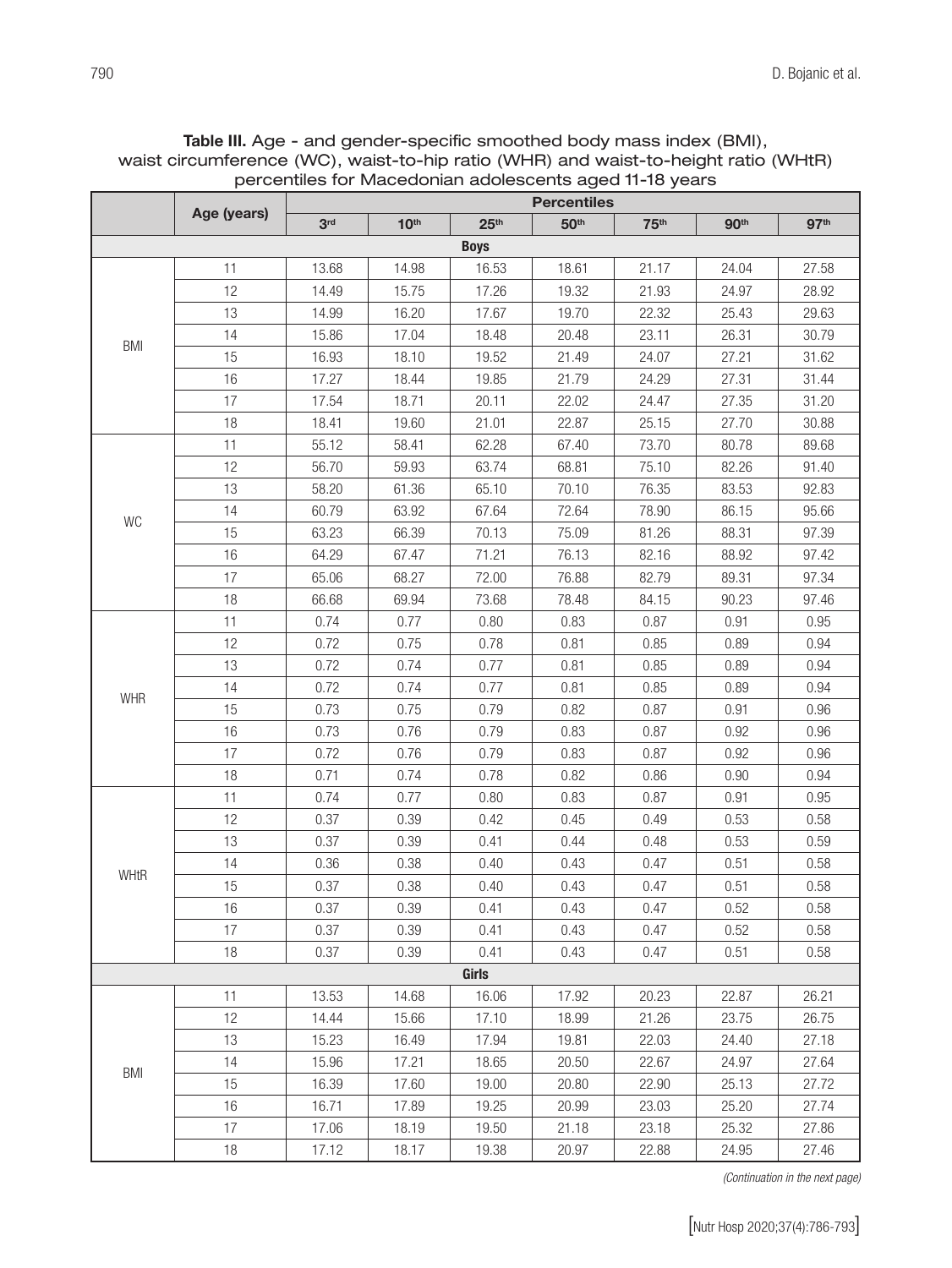|            |             | <b>Percentiles</b> |                  |                  |                  |                  |                  |                  |  |  |
|------------|-------------|--------------------|------------------|------------------|------------------|------------------|------------------|------------------|--|--|
|            | Age (years) | 3 <sup>rd</sup>    | 10 <sup>th</sup> | 25 <sup>th</sup> | 50 <sup>th</sup> | 75 <sup>th</sup> | 90 <sup>th</sup> | 97 <sup>th</sup> |  |  |
| Girls      |             |                    |                  |                  |                  |                  |                  |                  |  |  |
|            | 11          | 52.21              | 55.09            | 58.41            | 62.71            | 67.84            | 73.40            | 80.06            |  |  |
|            | 12          | 55.41              | 58.44            | 61.87            | 66.19            | 71.16            | 76.32            | 82.21            |  |  |
|            | 13          | 56.44              | 59.31            | 62.56            | 66.68            | 71.47            | 76.50            | 82.32            |  |  |
| WC         | 14          | 58.97              | 61.61            | 64.65            | 68.57            | 73.22            | 78.25            | 84.27            |  |  |
|            | 15          | 60.14              | 62.62            | 65.49            | 69.21            | 73.68            | 78.59            | 84.59            |  |  |
|            | 16          | 60.25              | 62.70            | 65.54            | 69.23            | 73.66            | 78.53            | 84.50            |  |  |
|            | 17          | 60.31              | 62.74            | 65.56            | 69.22            | 73.63            | 78.48            | 84.43            |  |  |
|            | 18          | 60.48              | 62.76            | 65.40            | 68.85            | 73.00            | 77.60            | 83.29            |  |  |
|            | 11          | 0.69               | 0.71             | 0.74             | 0.77             | 0.80             | 0.84             | 0.88             |  |  |
|            | 12          | 0.67               | 0.70             | 0.72             | 0.75             | 0.79             | 0.83             | 0.88             |  |  |
|            | 13          | 0.66               | 0.69             | 0.71             | 0.74             | 0.78             | 0.82             | 0.87             |  |  |
| <b>WHR</b> | 14          | 0.66               | 0.68             | 0.71             | 0.74             | 0.78             | 0.82             | 0.88             |  |  |
|            | 15          | 0.66               | 0.69             | 0.71             | 0.74             | 0.78             | 0.83             | 0.89             |  |  |
|            | 16          | 0.66               | 0.69             | 0.71             | 0.75             | 0.78             | 0.83             | 0.89             |  |  |
|            | 17          | 0.66               | 0.68             | 0.71             | 0.74             | 0.78             | 0.83             | 0.89             |  |  |
|            | 18          | 0.65               | 0.68             | 0.70             | 0.74             | 0.77             | 0.81             | 0.87             |  |  |
|            | 11          | 0.34               | 0.36             | 0.39             | 0.42             | 0.45             | 0.49             | 0.54             |  |  |
|            | 12          | 0.35               | 0.37             | 0.39             | 0.42             | 0.45             | 0.49             | 0.54             |  |  |
|            | 13          | 0.35               | 0.37             | 0.39             | 0.42             | 0.45             | 0.49             | 0.55             |  |  |
|            | 14          | 0.36               | 0.38             | 0.40             | 0.42             | 0.45             | 0.49             | 0.55             |  |  |
| WHtR       | 15          | 0.36               | 0.38             | 0.40             | 0.42             | 0.46             | 0.50             | 0.56             |  |  |
|            | 16          | 0.36               | 0.38             | 0.40             | 0.42             | 0.46             | 0.50             | 0.56             |  |  |
|            | 17          | 0.37               | 0.38             | 0.40             | 0.42             | 0.45             | 0.49             | 0.55             |  |  |
|            | 18          | 0.36               | 0.38             | 0.40             | 0.42             | 0.45             | 0.48             | 0.54             |  |  |

Table III (Cont.). Age - and gender-specific smoothed body mass index (BMI), waist circumference (WC), waist-to-hip ratio (WHR) and waist-to-height ratio (WHtR) percentiles for Macedonian adolescents aged 11-18 years

Higher values of the WC variable have been found in Macedonian female adolescents when compared to Norwegian, Australian, Turkish and Chinese adolescents; however, these values were lower than the ones of Kuwaiti and Indian adolescents. Greek and Polish female adolescents have lower values of the WC variable as compared to Macedonian adolescents in all age categories, except at ages 12 and 13, where Greek female adolescents have higher values, and Polish adolescents have higher values at 13 and 18 years of age.

Inter-country comparisons were also performed for adolescents' WC50 and WC90 at the mean age of 14 years as shown in table IV.

The results in the table show that at the  $50<sup>th</sup>$  WC percentile value, Macedonian male adolescents show higher values when com pared to Greek, Australian, Polish, Indian, Turkish, Norwegian, and Chinese adolescents, and lower values when compared to Kuwaiti adolescents. At the 90<sup>th</sup> WC percentile value, Macedonian male

Table IV. Comparison of  $\mathsf{WC}_{50}$ (median) and  $WC_{90}$  (cut-off) for waist circumference (in cm) among 14-year-old boys and girls from different countries

|             | <b>Boys</b> |           |           | <b>Girls</b> |
|-------------|-------------|-----------|-----------|--------------|
|             | $WC_{50}$   | $WC_{90}$ | $WC_{50}$ | $WC_{90}$    |
| Greece      | 72.10       | 85.00     | 67.6      | 78.7         |
| South India | 69.40       | 83.40     | 70.2      | 82.5         |
| Norway      | 63.90       | 77.80     | 61.4      | 73.3         |
| Australia   | 69.40       | 79.90     | 66.8      | 77.0         |
| Kuwait      | 74.90       | 98.50     | 74.9      | 98.5         |
| Turkey      | 68.90       | 79.50     | 64.7      | 73.3         |
| China       | 64.30       | 76.80     | 61.1      | 70.6         |
| Poland      | 69.10       | 81.00     | 66.2      | 77.9         |
| Macedonia   | 72.64       | 86.15     | 68.57     | 78.25        |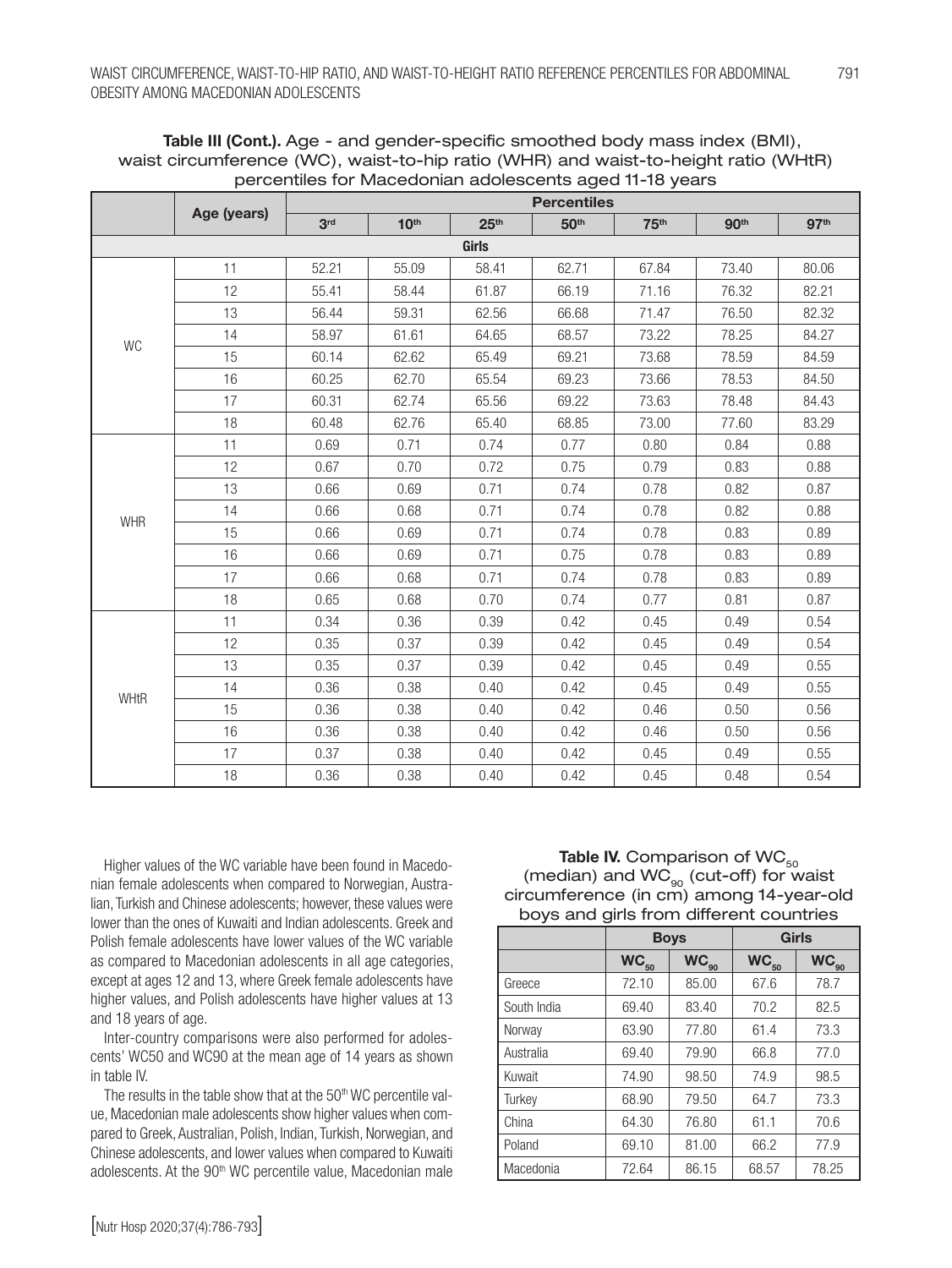adolescents show higher values when compared to Australian, Polish, Indian, Turkish, Norwegian, and Chinese adolescents, and lower values when compared to Greek and Kuwaiti adolescents. At the 50<sup>th</sup> WC percentile value, Macedonian female adolescents show higher values when compared to Greek, Australian, Polish, Turkish, Norwegian, and Chinese adolescents, and lower values when compared to Indian and Kuwaiti adolescents. At the 90<sup>th</sup> WC percentile value, Macedonian female adolescents show higher values when compared to Australian, Polish, Turkish, Norwegian, and Chinese adolescents, and lower values when compared to Greek, Indian and Kuwaiti adolescents.

#### **DISCUSSION**

This study presents the initial gender- and age-percentile values for the WC, WHR and WHtR variables among Macedonian adolescents from 11 to 18 years of age. The data on the percentile values are calculated on a representative sample of 2,490 Mace donian adolescents. This is the first attempt to make smoothed percentile curves for the above-mentioned variables, and to suggest Macedonian cut-offs for defining abdominal obesity in this population group.

The obtained results of the research are consistent with those of previous studies performed on adolescents (11,19,21-28). Namely, WC shows an increasing trend with age in both girls and boys. This is expected, given the fact that puberty is a critical period for the development and distribution of body fat (29). In girls, WC is decreasing at the upper end of the age range. Boys have higher WC, WHR and WHtR values than girls in all age categories. This is probably due to the gender-specific influence on waist circumference, and it can be explained by the fact that central fat distribution dominates in boys more than in girls. In boys, fatty tissue is distributed mainly in the upper parts of the body (nape of neck, shoulders, epigastrium), while in girls it usually accumulates in the lower part of the body (13).

The obtained data on the WC percentile values could be of particular interest since the measurement of WC is the most widely accepted and simplest non-invasive clinical method for assessing central obesity in puberty. For adults, there is a cut-off for predicting the risk of metabolic syndrome. However, in adolescents it is necessary to calculate separate cut-off reference standards for WC in terms of age and gender, due to the natural increase in this anthropometric measure during puberty. Usually, the  $90<sup>th</sup>$ percentile for WC (30-32) is proposed as a cut-off percentile wherein and beyond which the risk of metabolic syndrome in adolescence significantly increases. Since the cut-off values of WC differ depending on ethnicity, and due to the lack of such data for Macedonian adolescents, one of the goals of the research was to determine the 90<sup>th</sup> percentile for WC in an attempt to define specific reference standards for this age group of the population. Provided that a specific WC cut-off exists, measuring this anthropometric indicator will be a useful tool for screening cardiovascular and metabolic risk in adolescents, which will be used in primary health care in Macedonia.

In young children WC is reported to be a better estimate of body fat percentage when adjusting for gender and age, thus pointing to the importance of examining age range-specific subgroups (33). On the basis of the obtained results, one can conclude that 13.3 % of Macedonian adolescents have increased abdominal obesity (according to the  $90<sup>th</sup>$  percentile). In terms of percentage, adolescents reach a peak at age 17 (then, on average, about 18.6 % of adolescents have increased abdominal obesity), and this trend decreases by the age of 18 (then, on average, about 9.3 % of adolescents have increased abdominal obesity). The age group of 17 years seems to be exposed to an increased risk of abdominal obesity. The percentage of abdominal obesity was higher among boys (14.1 %) than among girls (12.5 %).

International comparisons have shown that Macedonian adolescents have high levels of abdominal obesity in early and middle adolescence, and this does not seem to change by the age of 18 years. Unhealthy/poor eating habits, insufficient physical activity and a sedentary lifestyle are associated with obesity among Macedonian adolescents (34,35). The relative decline in abdominal obesity by the age of 18 in girls can be explained by the personal (identity research) and social motivation (peer pressure, sexual experimentation) that arises during the transition to middle adolescence, since body mass seems to affect dissatisfaction with the body shape and a reduction of self-esteem in girls (36). The differences seen in the percentile curves obtained in different countries confirm the evidence of ethnic differences in abdominal obesity and the need to provide population-specific WC reference curves for adolescents.

WHR and WHtR show variations with age in both genders. The cut-offs of WHR  $> 0.89$  correspond to the 97<sup>th</sup> percentile in boys, while the cut-offs for  $WHR > 0.89$  correspond to the 93<sup>rd</sup>-99<sup>th</sup> percentile in girls, regarding age. The cut-offs for WHR that are used in adults are inappropriate for the assessment of general obesity in adolescents due to a low sensitivity that has been proven with a ROC analysis. Studies so far have shown that a cut-off of WH at  $\geq 0.5$  is a useful indicator for estimating central obesity in representative samples of British, Norwegian, and German adolescents (15,22,25). This finding has been confirmed in our research as well. In the research it was found that this cut-off corresponds to the 85<sup>th</sup>-90<sup>th</sup> WThR percentile for all age groups in both boys and girls. Besides, the receiver operating curves (ROC) demonstrated that WHtR is a better indicator for estimating general obesity in both boys and girls (AUC, 95 % CI: 0.905-0.928) than WHR, which showed lower values (AUC, 95 % CI: 0.697-0.734) and WC (AUC, 95 % CI: 0.873-0.899) in the prediction of IOTF obesity.

The advantage of this study is that this is one of the first researches conducted on Macedonian adolescents. Anthropometric measures were collected by appropriately trained health workers who used the same anatomical points of measurement. The limitations of the study include lack of information regarding the impact of sexual maturation status on anthropometric indices, as well as the cross-sectional design of the study. Although the reference curves are obtained from contemporary data that are most probably representative of the current situation in Mace-